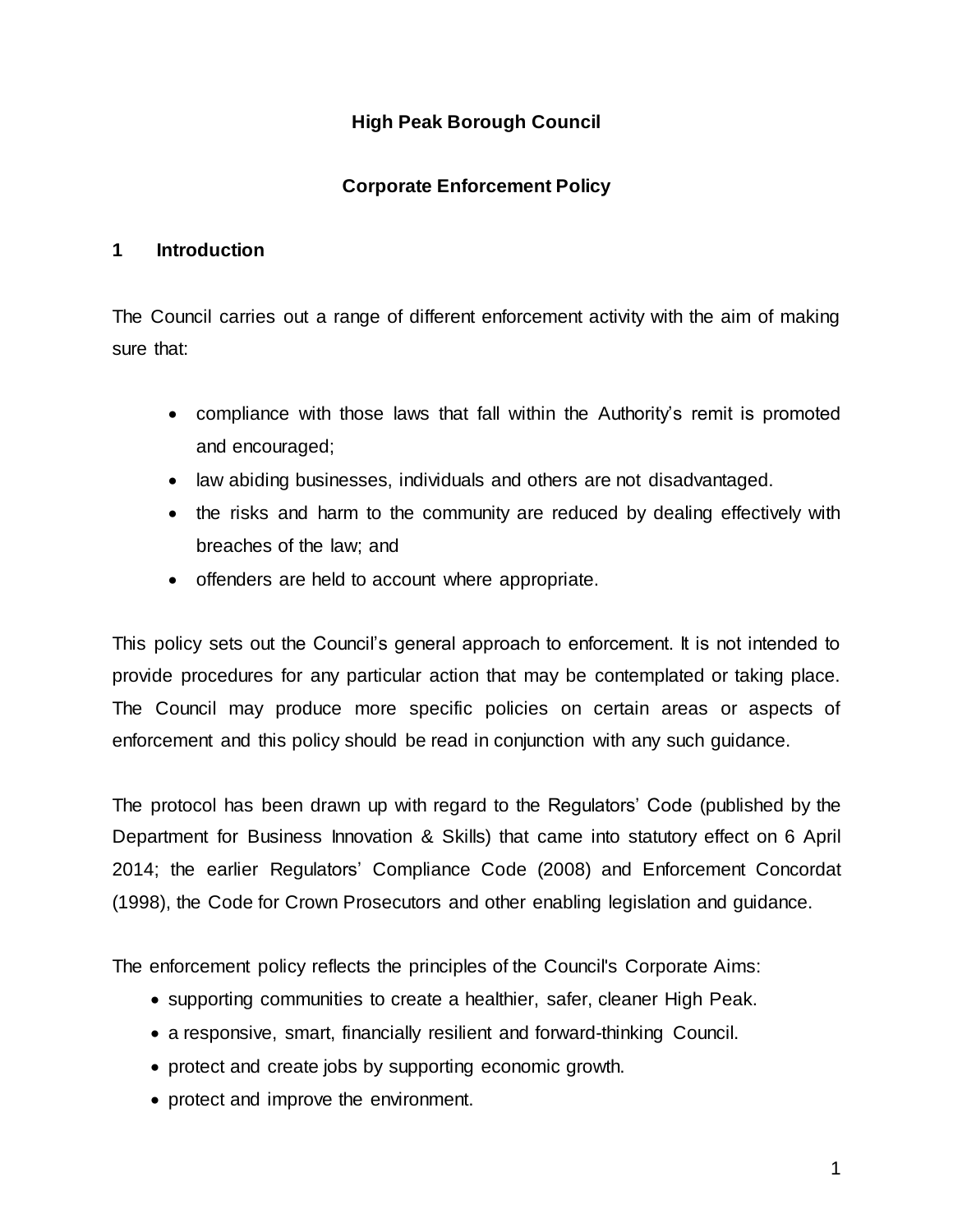### **2 The Principles of Enforcement**

The Council believes in firm but fair enforcement of the law. It will apply the following principles when engaging in enforcement activity:

- **Openness.** We will be open about how we work and about the rules that we apply. We will discuss compliance failures or problems with anyone experiencing difficulties. We will seek to establish mechanisms to engage with those that we regulate, residents and others and allow them to contribute to the development of our policies and service standards. Before changing policies, practices or service standards, we will consider the impact on any affected groups and engage with those groups where possible and appropriate.
- **Avoid unnecessary regulatory burdens.** We will seek to carry out our activities in a way that supports those that we regulate to comply and grow. We will take steps to understand and minimise negative economic impacts of enforcement activity, minimise the costs of compliance, and encourage and promote compliance.
- **Consistency.** Whilst officers are expected to exercise judgement in individual cases, we will strive to carry out our duties in a fair, equitable and consistent manner.
- **Helpfulness.** We believe that prevention is better than cure and our role involves working with businesses, individuals and others to advise on, and assist with, compliance where possible. We will seek to provide advice and guidance to help people understand and meet their responsibilities. We will consider providing an opportunity for discussion before taking formal enforcement action; although there may be times when immediate enforcement action is required to prevent or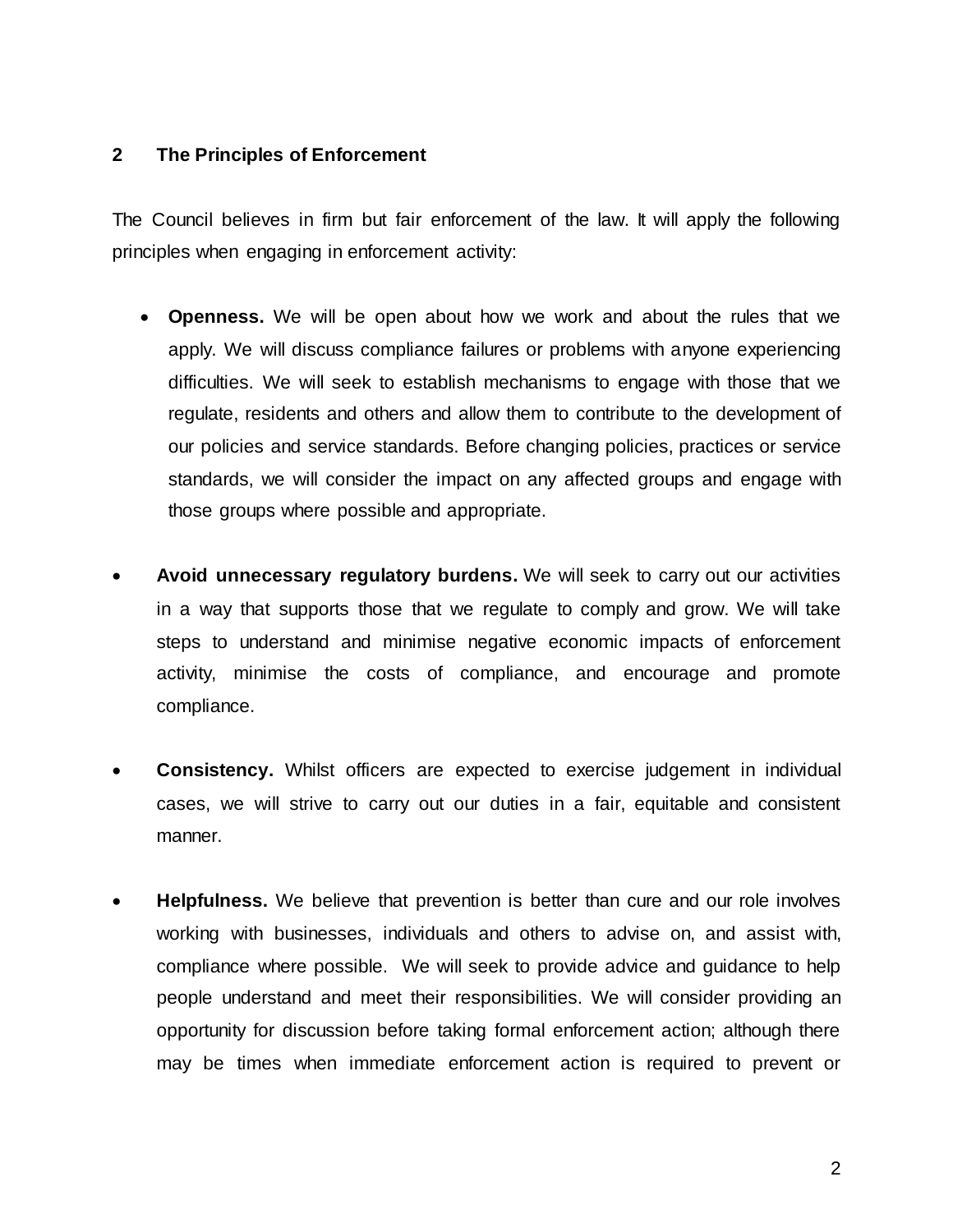respond to a serious breach or where providing such an opportunity would be likely to defeat the purpose of the proposed enforcement action.

- **Clarity.** We will clearly explain what the non-compliant activity, item, behaviour, etc is; the advice being given; actions required, or decisions taken; and the reasons for these. Where appropriate, we will clearly explain the potential consequences of failing to comply with the law. We will distinguish wherever necessary between legal requirements ("*must do*") and good practice advice ("*should do*").
- **Targeted activity based on risk***.* The Council will take an evidence based approach to determining the priority risks and allocate resources where they would be most effective in addressing those priority risks. The Council will prioritise those persons or activities that give rise to the most serious risks or where hazards are least well controlled. it will focus on those who are responsible for the breach of legislation and those who are best placed to control or prevent it. Poorly managed businesses or other areas of high risk are likely to receive more frequent inspections so that the Council can give public assurance that such risks are properly controlled.
- **Proportionality.** Any enforcement action will be proportionate to the risks to health, safety and wellbeing, or to the seriousness of any breach, which includes any actual or potential harm arising from the breach. We will take account of how far an offender has fallen short of what the law requires and any steps that have been taken to prevent or remedy the breach.
- **Partnership approach.** The Council will seek to provide a joined-up approach to enforcement by taking account of the complaints received, and actions taken, by our partners and other Council services. Where the law allows, we will share information with others to help target resources and minimise duplication.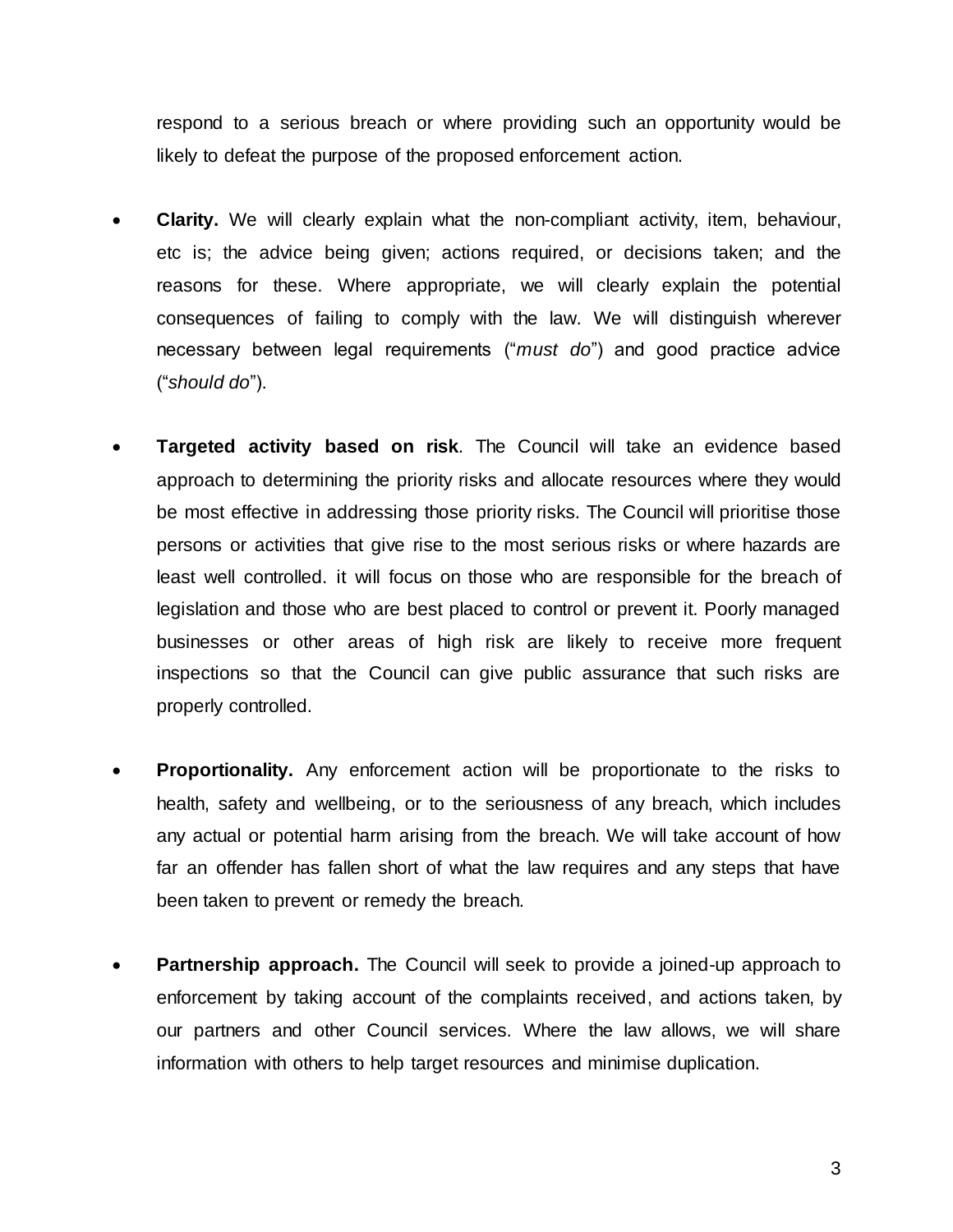# **3 Relevant Factors**

Decisions on enforcement action are largely discretionary, involving judgements by the officer in charge of the case. Officers will consider a range of factors when considering action including:

# *Factors relating to the offence committed:*

- Seriousness of the offence, especially involving risk to the public.
- The age of the offence and, particularly, whether it falls outside any limits on taking legal action.
- Whether the offence is likely to be continued or repeated.
- Whether the offence has come to light as the result of a complaint or information from an outside body.
- Whether there has been a blatant disregard of legislation.
- Whether previous action has been unable to resolve the problem.
- Whether the offence undermines the Council's Corporate aims and objectives including the protection and improvement of the environment (for example fly tipping and dog fouling).

# *Factors relating to the victim:*

- The impact on the safety, quality of life, etc of the people affected.
- Whether the victim was a staff member (the Authority will not tolerate abuse, violence, etc directed at staff members and will normally prosecute in such circumstances).
- The views of the aggrieved person/people.
- Impact on the wider community.

### *Factors relating to the offender:*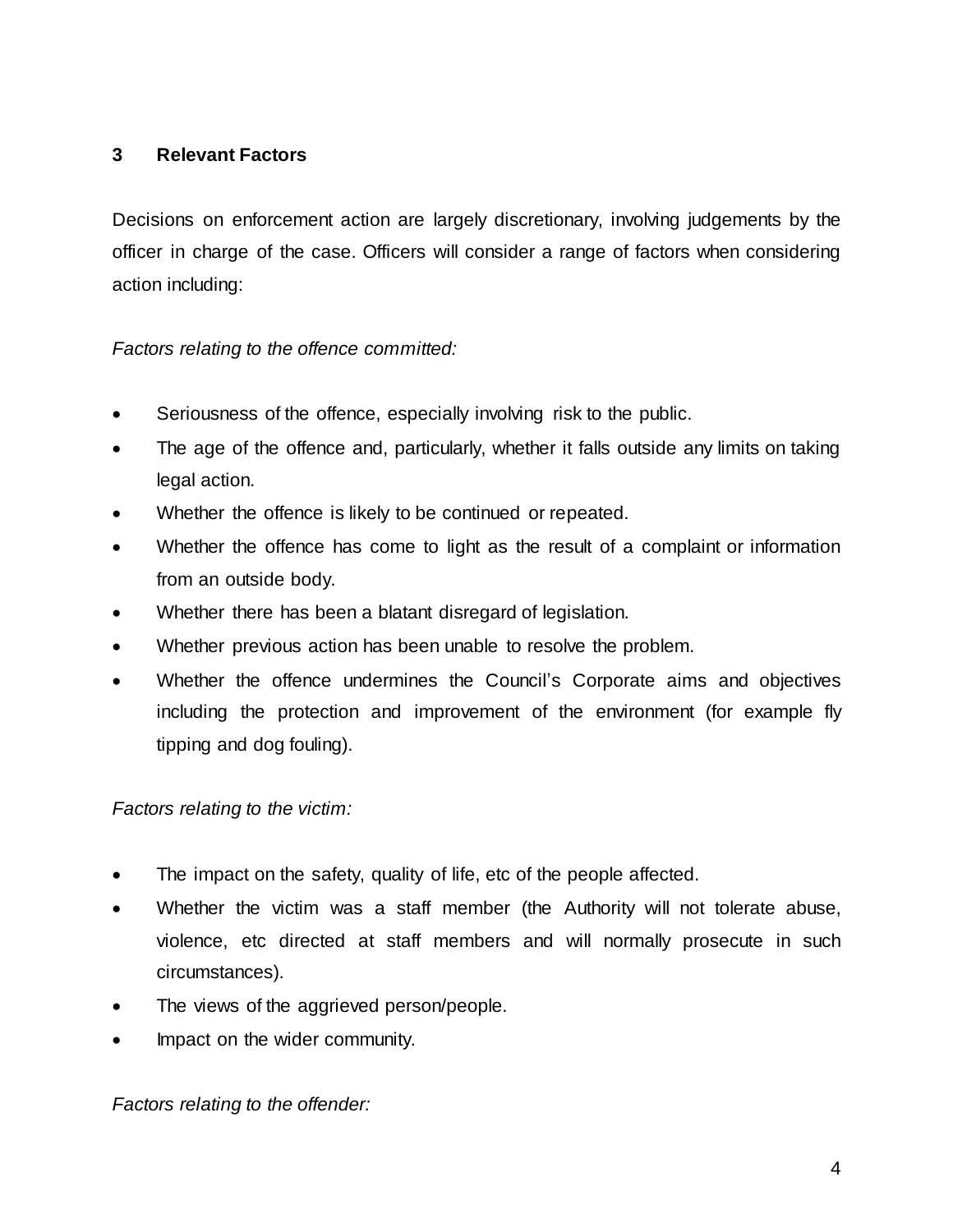- The circumstances, state of mind and attitude of the offender.
- Whether the offender has taken any action to resolve the problem.
- Whether there has been an element of fraud, negligence or recklessness in the commission of the offence.
- Past conduct and previous history of the offender including previous similar convictions or cautions.

### *Legal considerations:*

- Alternative remedies.
- The likely penalty as opposed to the cost of investigation.
- The effect of likely defences and mitigation.
- Whether a prosecution could test an important legal point or set a precedent.
- Whether it would be in the public interest, having regard to all the circumstances of the case, to institute legal proceedings.

Officers should be mindful of the principles set out in this protocol when taking any action and the relevant factors outlined above. Any deviation from this approach should only take place where an officer believes that a specific provision is not applicable or is outweighed by another relevant consideration. Such decisions should be made on the basis of material evidence and officers should clearly record the reasons for the decision.

### **4 Enforcement Options**

Where there has been an alleged breach of legislation, there are several alternatives for action depending on the nature, seriousness and public interest of the alleged infringement. The possible courses of action include (not all actions are available to all areas of enforcement):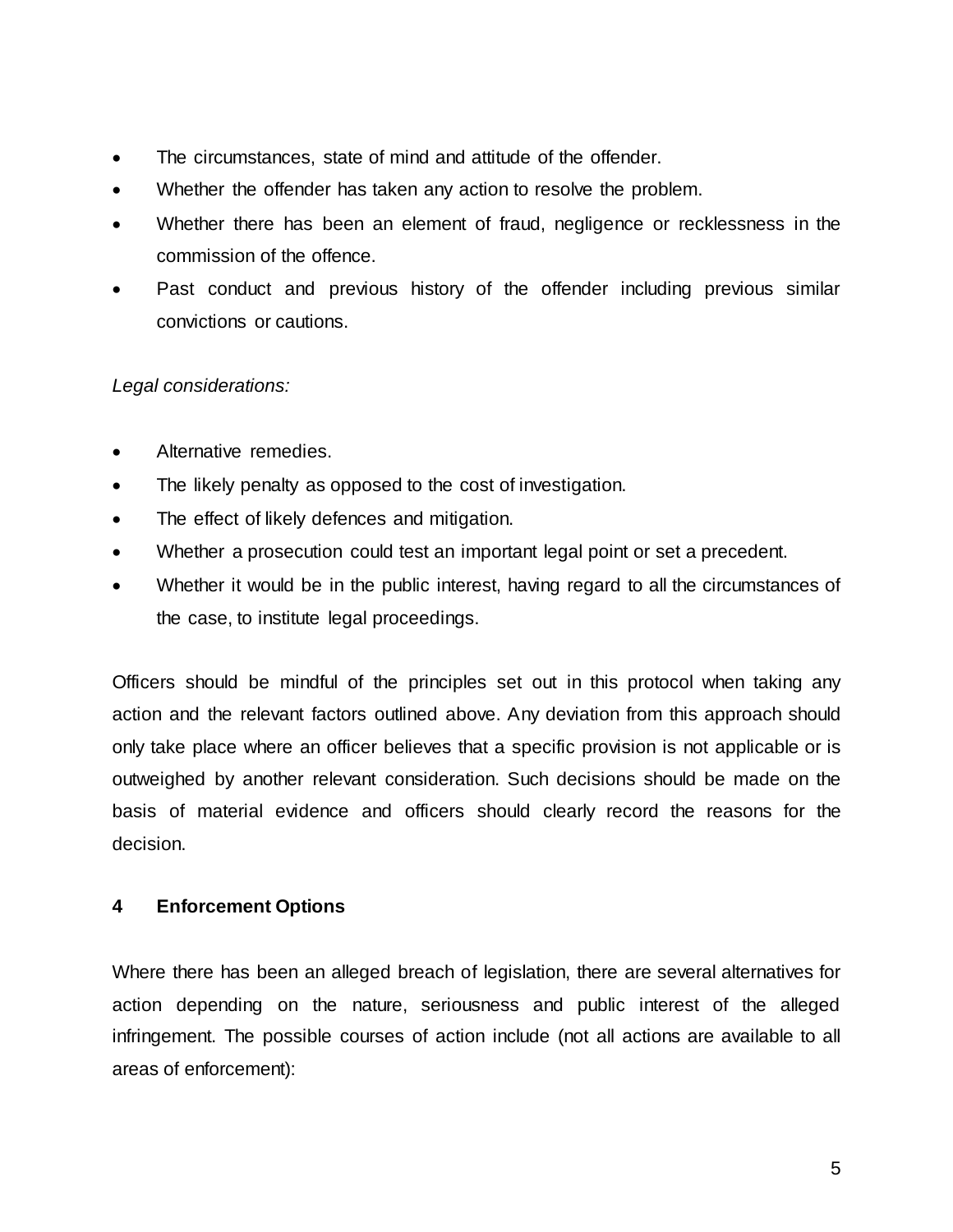- providing oral and written information and advice (which may include warnings that in the opinion of the Council there is a failure to comply with the law and setting out the potential consequences of such activity/behaviour);
- seeking improvements or cessation of activity;
- taking immediate or subsequent direct action to remedy the breach;
- prohibiting activities or withdrawing approval of their continuance;
- varying conditions or exemptions in licences;
- issuing fixed penalty notices;
- formal cautions. A caution will only be issued if there is sufficient evidence of guilt, the offender is over eighteen years old, the offender admits the offence, and consents to the caution.
- immediate or direct action.
- prosecution thought the courts if there is sufficient evidence to provide a realistic prospect of conviction and the Authority decides that prosecution would be in the public interest; and
- injunctions and other civil sanctions.

Council employees carry out important functions on behalf of local communities and often in difficult circumstances. The Council recognises that it has a duty to protect its staff members and therefore wants to send a clear message that any physical or verbal assaults on Council officers whilst carrying out their duties will not be tolerated. The Council will generally seek to prosecute anyone assaulting or otherwise abusing its workforce by either liaising with the local police or by taking a private prosecution.

### **5 Appointment, Training and Development of Officers**

All officers will undergo a rigorous recruitment and selection process prior to appointment to make sure that they are able to meet the Council's expectations in terms of professionalism, discretion, impartiality, balanced decision-making, etc.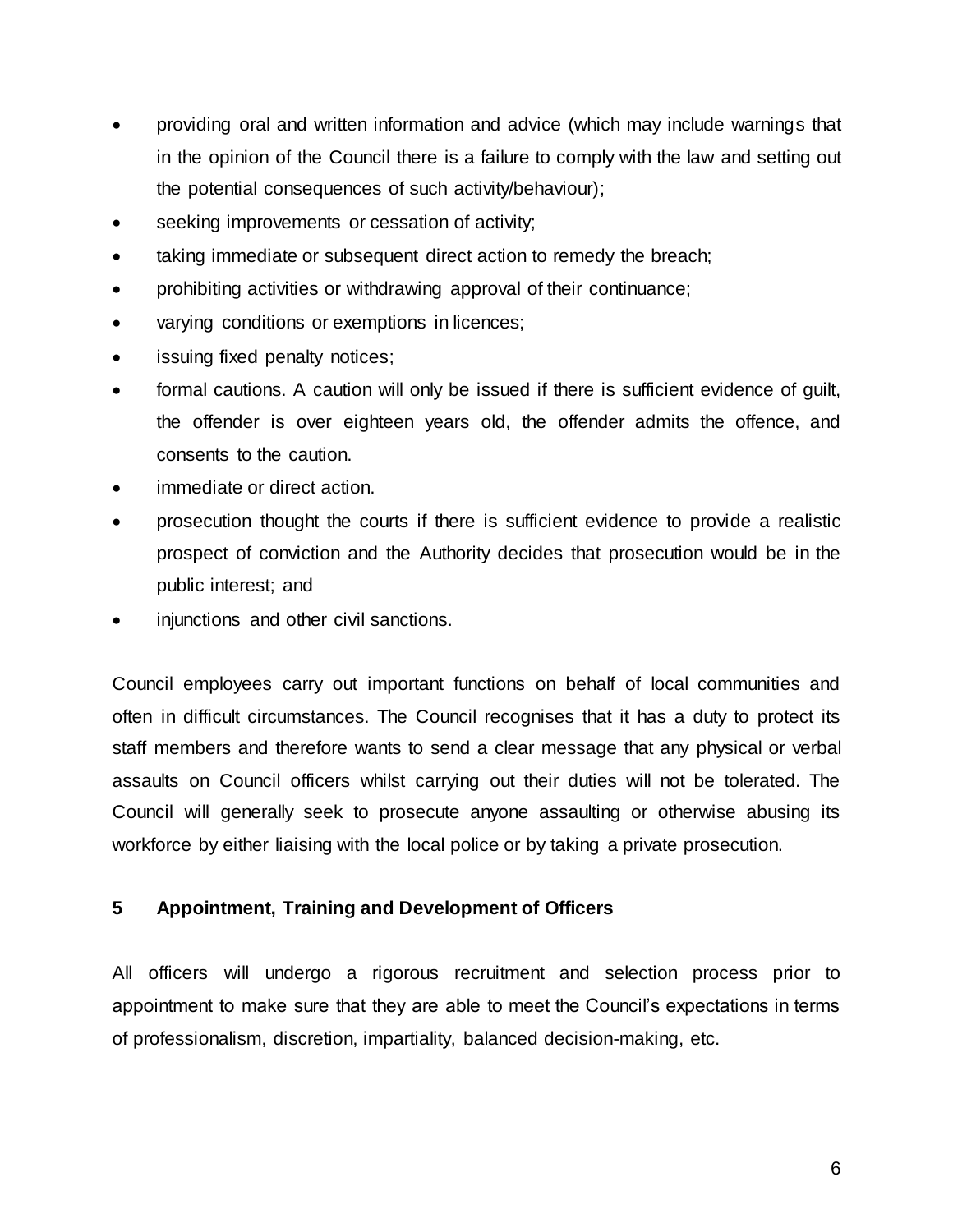Appropriate training will be provided to officers to ensure that they have the skills and knowledge to perform their role competently.

The performance of officers will be monitored and steps will be taken to address any deviation from expected standards.

# **6 Shared Regulatory Roles**

The Council recognises that problems experienced by members of the community may be complex and require the input of several sections of the Council to resolve. The Council will seek to provide a joined-up response wherever possible. This means that the local authority will:

- Identify a single point of contact, so that members of the public do not have to speak to multiple Council officers about their problem;
- Check with other Council services to see if they have had any involvement with the reported issue;
- Seek to use the full range of powers available to the Authority to resolve problems.

# **7 Role of Councillors**

Councillors play an important role in supporting enforcement activity by the local authority, such as by:

- Developing the Authority's enforcement policies and reviewing their implementation;
- Serving on regulatory committees, such as those covering planning and licensing functions;
- Responding to constituents' concerns about enforcement action including cases where the Authority decides not to take action; and
- Encouraging members of the public to report breaches of the law where appropriate.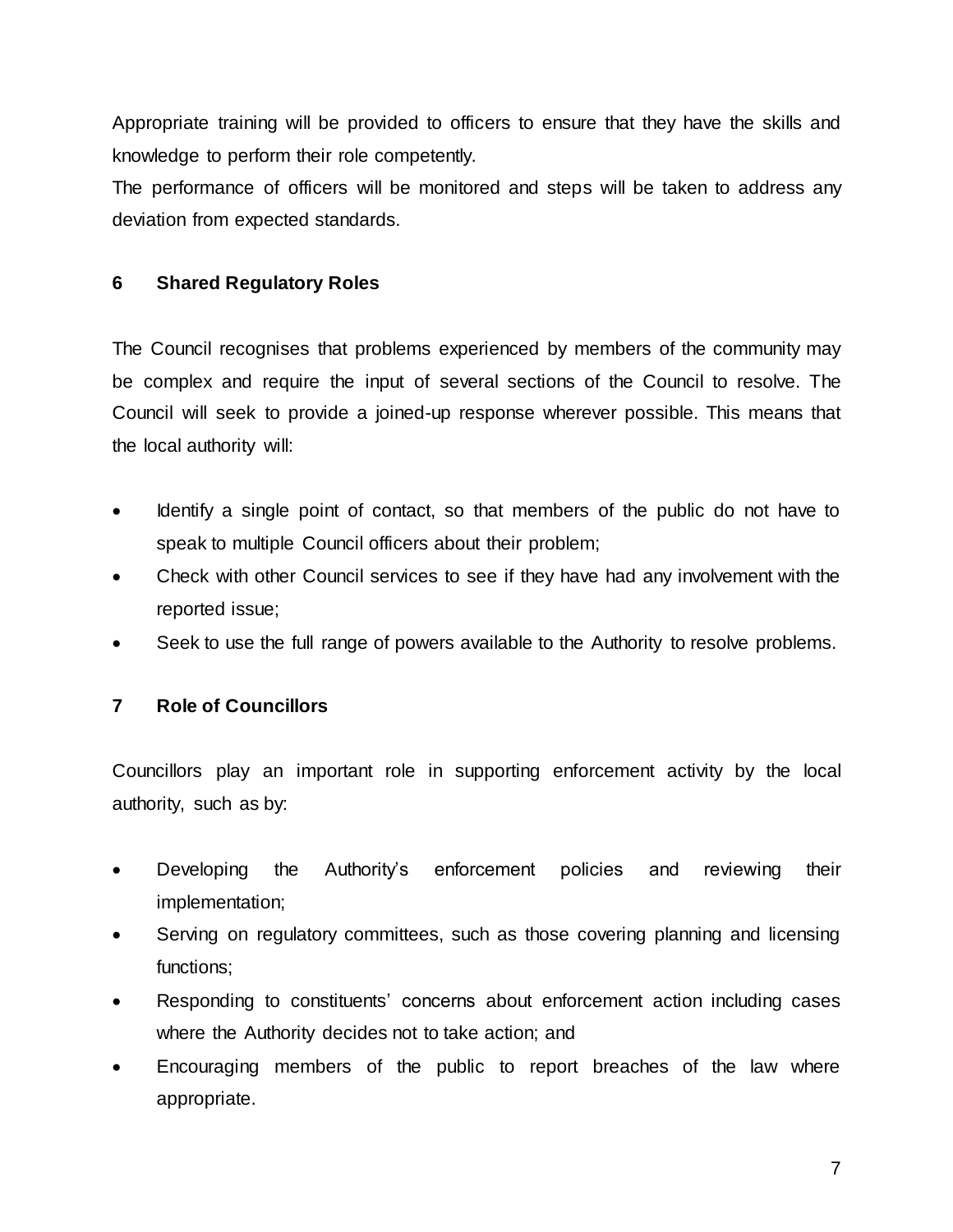### **8 Reporting problems**

The trigger for enforcement action will often be the receipt of a complaint from a member of the public about a problem that is affecting them. We encourage people to report problems and they can do so by completing one of the "Do it online" forms on the Council's website, by calling 0345 605 3010 or 01538 395400, or by writing to Buxton Town Hall, Buxton, SK17 6DZ.

Complainants will be asked to give their full contact details and to describe in detail the nature of the problem. Where the Council can lawfully refuse to disclose information, details will not be made known to anyone other than those professional officers dealing with the case. Complainant's details are confidential and, as personal information under the General Data Protection Regulation and the Data Protection Act 2018, are exempt from release under Section 40 of the Freedom of Information Act 2000.

We will acknowledge your enquiry within 5 working days of receiving the complaint. Our officers will then carry out an initial investigation of the problem. We will keep you aware of the progress of our investigations and, where applicable, any subsequent enforcement action.

#### **9 Complaints process**

Many of the pieces of legislation under which the Council enforces contain procedures for appeal against enforcement decisions to independent bodies such as the Planning Inspectorate and Magistrates' Court. Any such appeal mechanisms will be communicated at the time of enforcement action.

Anyone wishing to complain about the Council's services or officers can do so by contacting the Council's Complaints Officer. This can be done by completing our on-line